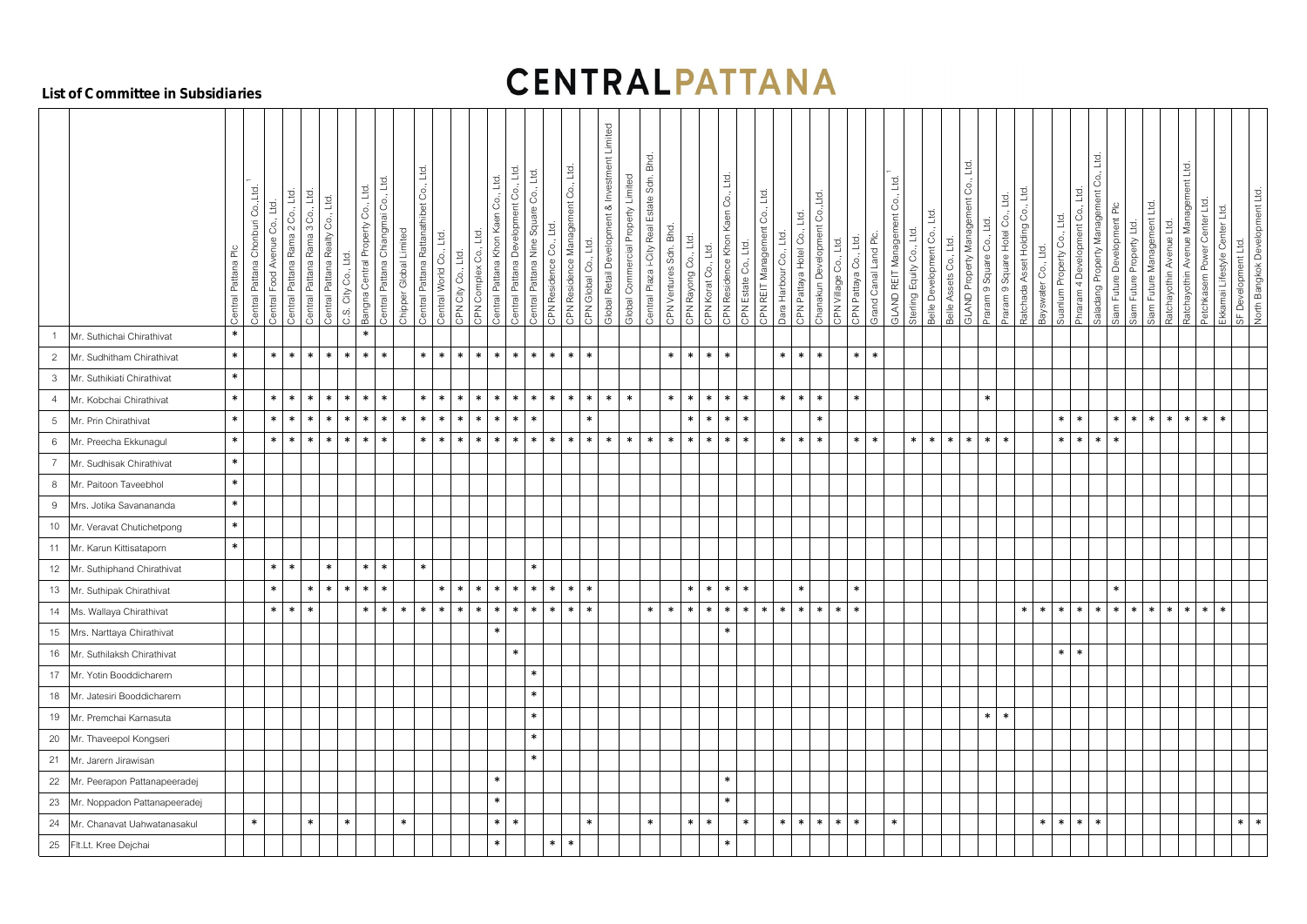# **CENTRALPATTANA**

#### **List of Committee in Subsidiaries**

|          |                                                                  | Central Pattana Plc | Central Pattana Chonburi Co., Ltd.<br>$\overline{10}$<br>S.<br>Central Food Avenue | Co., Ltd.<br>Central Pattana Rama 2 | Central Pattana Rama 3 Co., Ltd<br>Ltd.<br>$_{\rm Co.}$<br>Central Pattana Realty | Ltd.<br>City Co.<br>C.S. | $L_{\overline{G}}$<br>Co.,<br>Bangna Central Property | Central Pattana Chiangmai Co., Ltd.<br>Chipper Global Limited | Central Pattana Rattanathibet Co., Ltd. | Central World Co., Ltd.<br>CPN City Co., Ltd. | Ltd.<br>CPN Complex Co., | Central Pattana Development Co., Ltd.<br>Co., Ltd.<br>Central Pattana Khon Kaen | Central Pattana Nine Square Co., Ltd. | L <sub>0</sub><br>CPN Residence Co., | CPN Residence Management Co., Ltd<br>CPN Global Co., Ltd. | Global Retail Development & Investment Limited | Global Commercial Property Limited | Central Plaza i-City Real Estate Sdn. Bhd. | CPN Ventures Sdn. Bhd.<br>CPN Rayong Co., Ltd. | CPN Residence Khon Kaen Co., Ltd.<br>$L_{\text{C}}$<br>Ŝ.<br>$\overline{\overline{\mathfrak{p}}}$<br>CPN Kora | CPN REIT Management Co., Ltd.<br>CPN Estate Co., Ltd | Ltd<br>Dara Harbour Co., | Ltd.<br>CPN Pattaya Hotel Co., | Chanakun Development Co., Ltd.<br>CPN Village Co., Ltd. | Grand Canal Land Plc<br>$L_{\text{G}}$<br>CPN Pattaya Co., | GLAND REIT Management Co., Ltd.<br>$\Box$ | Ltd.<br>Belle Development Co<br>Sterling Equity Co., | Belle Assets Co., Ltd. | GLAND Property Management Co., Ltd.<br>$\frac{1}{2}$<br>Co.,<br>Praram 9 Square | Hote<br>Square<br>$\infty$<br>Praram | Ratchada Asset Holding Co., Ltd. | Suanlum Property Co., Ltd.<br>Bayswater Co., Ltd. | Co., Ltd.<br>Ltd<br>රි<br>lent<br>Developm<br>$\overline{\mathcal{A}}$<br>Phraram<br>L | Saladang Property Management<br>Siam Future Development Plc | Siam Future Property Ltd. | Siam Future Management Ltd. | $L_{\overline{G}}$<br>Avenue<br>Ratchayothin / | Management Ltd.<br>Ltd.<br>Center<br>Avenue<br>Petchkasem Power<br>Ratchayothin | Ekkamai Lifestyle Center Ltd. | SF Development Ltd. | North Bangkok Development Ltd |
|----------|------------------------------------------------------------------|---------------------|------------------------------------------------------------------------------------|-------------------------------------|-----------------------------------------------------------------------------------|--------------------------|-------------------------------------------------------|---------------------------------------------------------------|-----------------------------------------|-----------------------------------------------|--------------------------|---------------------------------------------------------------------------------|---------------------------------------|--------------------------------------|-----------------------------------------------------------|------------------------------------------------|------------------------------------|--------------------------------------------|------------------------------------------------|---------------------------------------------------------------------------------------------------------------|------------------------------------------------------|--------------------------|--------------------------------|---------------------------------------------------------|------------------------------------------------------------|-------------------------------------------|------------------------------------------------------|------------------------|---------------------------------------------------------------------------------|--------------------------------------|----------------------------------|---------------------------------------------------|----------------------------------------------------------------------------------------|-------------------------------------------------------------|---------------------------|-----------------------------|------------------------------------------------|---------------------------------------------------------------------------------|-------------------------------|---------------------|-------------------------------|
| $26\,$   | Mr. Kunayudh Dej-udom                                            |                     |                                                                                    |                                     |                                                                                   |                          |                                                       |                                                               |                                         |                                               |                          |                                                                                 |                                       |                                      |                                                           |                                                |                                    |                                            |                                                |                                                                                                               | $\ast$                                               |                          |                                |                                                         |                                                            |                                           |                                                      |                        |                                                                                 |                                      |                                  |                                                   |                                                                                        |                                                             |                           |                             |                                                |                                                                                 |                               |                     |                               |
| 27       | Ms. Naparat Sriwanvit                                            |                     |                                                                                    |                                     |                                                                                   |                          |                                                       |                                                               |                                         |                                               |                          |                                                                                 |                                       |                                      |                                                           |                                                |                                    |                                            |                                                |                                                                                                               | $\ast$                                               |                          |                                |                                                         |                                                            |                                           | $\ast$<br>$\ast$                                     | $\ast$                 | $\ast$<br>$\ast$                                                                | $\ast$                               |                                  | $\ast$                                            | $\ast$                                                                                 | $\ast$<br>$\ast$                                            | $\ast$                    | $\ast$                      |                                                |                                                                                 |                               |                     |                               |
| 28       | Mr. Pongsakorn Thiengtham                                        |                     |                                                                                    |                                     |                                                                                   |                          |                                                       |                                                               |                                         |                                               |                          |                                                                                 |                                       |                                      |                                                           |                                                |                                    |                                            |                                                |                                                                                                               | $\ast$<br>$\ast$                                     |                          |                                |                                                         |                                                            |                                           |                                                      |                        |                                                                                 |                                      |                                  |                                                   |                                                                                        |                                                             |                           |                             |                                                |                                                                                 |                               |                     |                               |
| $29\,$   | Mrs. Auyporn Footrakul                                           |                     |                                                                                    |                                     |                                                                                   |                          |                                                       |                                                               |                                         |                                               |                          |                                                                                 |                                       |                                      |                                                           |                                                |                                    |                                            |                                                |                                                                                                               |                                                      |                          |                                |                                                         |                                                            |                                           |                                                      |                        |                                                                                 |                                      |                                  | $*$                                               | $\ast$                                                                                 |                                                             |                           |                             |                                                |                                                                                 |                               |                     |                               |
| $30\,$   | Mr. Narongchai Wongthanavimok                                    |                     |                                                                                    |                                     |                                                                                   |                          |                                                       |                                                               |                                         |                                               |                          |                                                                                 |                                       |                                      |                                                           |                                                |                                    |                                            |                                                |                                                                                                               |                                                      |                          |                                |                                                         |                                                            |                                           |                                                      |                        |                                                                                 |                                      |                                  | $\ast$                                            | $\ast$                                                                                 |                                                             |                           |                             |                                                |                                                                                 |                               |                     |                               |
| 31       | Ms. Pattaneeporn Thienprasiddhi                                  |                     |                                                                                    |                                     |                                                                                   |                          |                                                       |                                                               |                                         |                                               |                          |                                                                                 |                                       |                                      |                                                           |                                                |                                    |                                            |                                                |                                                                                                               |                                                      | $\ast$                   |                                |                                                         |                                                            |                                           |                                                      |                        |                                                                                 |                                      |                                  |                                                   |                                                                                        |                                                             |                           |                             |                                                |                                                                                 |                               |                     |                               |
| 32<br>33 | Mr. Sangchai Apichatthanapath<br>Mr. Sithisakdi Apichatthanapath |                     |                                                                                    |                                     |                                                                                   |                          |                                                       |                                                               |                                         |                                               |                          |                                                                                 |                                       |                                      |                                                           |                                                |                                    |                                            |                                                |                                                                                                               |                                                      | $\ast$                   |                                |                                                         |                                                            |                                           |                                                      |                        |                                                                                 |                                      |                                  |                                                   |                                                                                        |                                                             |                           |                             |                                                |                                                                                 |                               |                     |                               |
| 34       | Mrs. Porntipa Prutisart                                          |                     |                                                                                    |                                     |                                                                                   |                          |                                                       |                                                               |                                         |                                               |                          |                                                                                 |                                       |                                      |                                                           |                                                |                                    |                                            |                                                |                                                                                                               |                                                      | $\ast$                   |                                |                                                         |                                                            |                                           |                                                      |                        |                                                                                 |                                      |                                  |                                                   |                                                                                        |                                                             |                           |                             |                                                |                                                                                 |                               |                     |                               |
| 35       | Mr. Pandit Mongkolkul                                            |                     |                                                                                    |                                     |                                                                                   |                          |                                                       |                                                               |                                         |                                               |                          |                                                                                 |                                       |                                      |                                                           |                                                |                                    |                                            |                                                |                                                                                                               |                                                      |                          |                                |                                                         | $\ast$                                                     |                                           | $\ast$                                               | $\ast$                 | $\ast$<br>$\ast$                                                                | $\ast$                               |                                  |                                                   |                                                                                        |                                                             |                           |                             |                                                |                                                                                 |                               |                     |                               |
| $36\,$   | Mr. Prapanpong Vejjajiva                                         |                     |                                                                                    |                                     |                                                                                   |                          |                                                       |                                                               |                                         |                                               |                          |                                                                                 |                                       |                                      |                                                           |                                                |                                    |                                            |                                                |                                                                                                               |                                                      |                          |                                |                                                         | $\ast$                                                     |                                           | $\ast$<br>$\ast$                                     | $\ast$                 | $\ast$<br>$\ast$                                                                |                                      |                                  |                                                   |                                                                                        |                                                             |                           |                             |                                                |                                                                                 |                               |                     |                               |
| 37       | Mrs. Jitmanee Suwannapool                                        |                     |                                                                                    |                                     |                                                                                   |                          |                                                       |                                                               |                                         |                                               |                          |                                                                                 |                                       |                                      |                                                           |                                                |                                    |                                            |                                                |                                                                                                               |                                                      |                          |                                |                                                         | $\ast$                                                     |                                           |                                                      |                        |                                                                                 |                                      |                                  |                                                   |                                                                                        |                                                             |                           |                             |                                                |                                                                                 |                               |                     |                               |
| 38       | Ms. Nopporn Tirawattanagool                                      |                     |                                                                                    |                                     |                                                                                   |                          |                                                       |                                                               |                                         |                                               |                          |                                                                                 |                                       |                                      |                                                           |                                                |                                    |                                            |                                                |                                                                                                               |                                                      |                          |                                |                                                         | $\ast$                                                     |                                           |                                                      |                        |                                                                                 |                                      |                                  |                                                   |                                                                                        |                                                             |                           |                             |                                                |                                                                                 |                               |                     |                               |
|          | 39 Mr. Pak To Leung                                              |                     |                                                                                    |                                     |                                                                                   |                          |                                                       |                                                               |                                         |                                               |                          |                                                                                 |                                       |                                      |                                                           |                                                |                                    |                                            |                                                |                                                                                                               |                                                      |                          |                                |                                                         |                                                            |                                           | $\ast$                                               |                        |                                                                                 |                                      |                                  |                                                   |                                                                                        |                                                             |                           |                             |                                                |                                                                                 |                               |                     |                               |
|          | 40 Mrs. Pienghathai Pongsuwan                                    |                     |                                                                                    |                                     |                                                                                   |                          |                                                       |                                                               |                                         |                                               |                          |                                                                                 |                                       |                                      |                                                           |                                                |                                    |                                            |                                                |                                                                                                               |                                                      |                          |                                |                                                         |                                                            |                                           | $\ast$                                               |                        |                                                                                 |                                      |                                  |                                                   |                                                                                        |                                                             |                           |                             |                                                |                                                                                 |                               |                     |                               |
|          | 41 Mr. Charli Sophonpanich                                       |                     |                                                                                    |                                     |                                                                                   |                          |                                                       |                                                               |                                         |                                               |                          |                                                                                 |                                       |                                      |                                                           |                                                |                                    |                                            |                                                |                                                                                                               |                                                      |                          |                                |                                                         |                                                            |                                           |                                                      |                        | $\ast$                                                                          |                                      |                                  |                                                   |                                                                                        |                                                             |                           |                             |                                                |                                                                                 |                               |                     |                               |
|          | 42 Mrs. Nijaporn Charanachitta                                   |                     |                                                                                    |                                     |                                                                                   |                          |                                                       |                                                               |                                         |                                               |                          |                                                                                 |                                       |                                      |                                                           |                                                |                                    |                                            |                                                |                                                                                                               |                                                      |                          |                                |                                                         |                                                            |                                           |                                                      |                        | $\ast$                                                                          |                                      |                                  |                                                   |                                                                                        |                                                             |                           |                             |                                                |                                                                                 |                               |                     |                               |
|          | 43 Ms. Pirinee Pringsulaka                                       |                     |                                                                                    |                                     |                                                                                   |                          |                                                       |                                                               |                                         |                                               |                          |                                                                                 |                                       |                                      |                                                           |                                                |                                    |                                            |                                                |                                                                                                               |                                                      |                          |                                |                                                         |                                                            | $\ast$                                    |                                                      |                        |                                                                                 |                                      |                                  |                                                   |                                                                                        |                                                             |                           |                             |                                                |                                                                                 |                               |                     |                               |
|          | 44 Mr. Soravit Chairoj                                           |                     |                                                                                    |                                     |                                                                                   |                          |                                                       |                                                               |                                         |                                               |                          |                                                                                 |                                       |                                      |                                                           |                                                |                                    |                                            |                                                |                                                                                                               |                                                      |                          |                                |                                                         |                                                            | $\ast$                                    |                                                      |                        |                                                                                 |                                      |                                  |                                                   |                                                                                        |                                                             |                           |                             |                                                |                                                                                 |                               |                     |                               |
|          | 45 Mr. Charan Mongkolchan                                        |                     |                                                                                    |                                     |                                                                                   |                          |                                                       |                                                               |                                         |                                               |                          |                                                                                 |                                       |                                      |                                                           |                                                |                                    |                                            |                                                |                                                                                                               |                                                      |                          |                                |                                                         | $\ast$                                                     |                                           |                                                      |                        |                                                                                 |                                      |                                  |                                                   |                                                                                        |                                                             |                           |                             |                                                |                                                                                 |                               |                     |                               |
|          | 46 Mr. Vithaya Chavananand                                       |                     |                                                                                    |                                     |                                                                                   |                          |                                                       |                                                               |                                         |                                               |                          |                                                                                 |                                       |                                      |                                                           |                                                |                                    |                                            |                                                |                                                                                                               |                                                      |                          |                                |                                                         | $\ast$                                                     |                                           |                                                      |                        |                                                                                 |                                      |                                  |                                                   |                                                                                        |                                                             |                           |                             |                                                |                                                                                 |                               |                     |                               |
|          | 47 Mr. Sansrit Yenbamrung                                        |                     |                                                                                    |                                     |                                                                                   |                          |                                                       |                                                               |                                         |                                               |                          |                                                                                 |                                       |                                      |                                                           |                                                |                                    |                                            |                                                |                                                                                                               |                                                      |                          |                                |                                                         | $\ast$                                                     |                                           |                                                      |                        |                                                                                 |                                      |                                  |                                                   |                                                                                        |                                                             |                           |                             |                                                |                                                                                 |                               |                     |                               |
|          | 48 Mrs. Panida Sooksridakul                                      |                     |                                                                                    |                                     |                                                                                   |                          |                                                       |                                                               |                                         |                                               |                          |                                                                                 |                                       |                                      |                                                           |                                                |                                    |                                            |                                                |                                                                                                               |                                                      |                          |                                |                                                         |                                                            |                                           | $\ast$<br>$\ast$                                     | $\ast$                 | $\ast$<br>$\ast$                                                                | $\ast$                               |                                  |                                                   |                                                                                        |                                                             |                           |                             |                                                |                                                                                 |                               |                     |                               |
|          | 49 Ms. Puan Sri Tey Siew Thuan                                   |                     |                                                                                    |                                     |                                                                                   |                          |                                                       |                                                               |                                         |                                               |                          |                                                                                 |                                       |                                      |                                                           |                                                |                                    | $\ast$                                     |                                                |                                                                                                               |                                                      |                          |                                |                                                         |                                                            |                                           |                                                      |                        |                                                                                 |                                      |                                  |                                                   |                                                                                        |                                                             |                           |                             |                                                |                                                                                 |                               |                     |                               |
|          | 50 Mr. Soon Thien Suan                                           |                     |                                                                                    |                                     |                                                                                   |                          |                                                       |                                                               |                                         |                                               |                          |                                                                                 |                                       |                                      |                                                           |                                                |                                    | $\ast$                                     |                                                |                                                                                                               |                                                      |                          |                                |                                                         |                                                            |                                           |                                                      |                        |                                                                                 |                                      |                                  |                                                   |                                                                                        |                                                             |                           |                             |                                                |                                                                                 |                               |                     |                               |